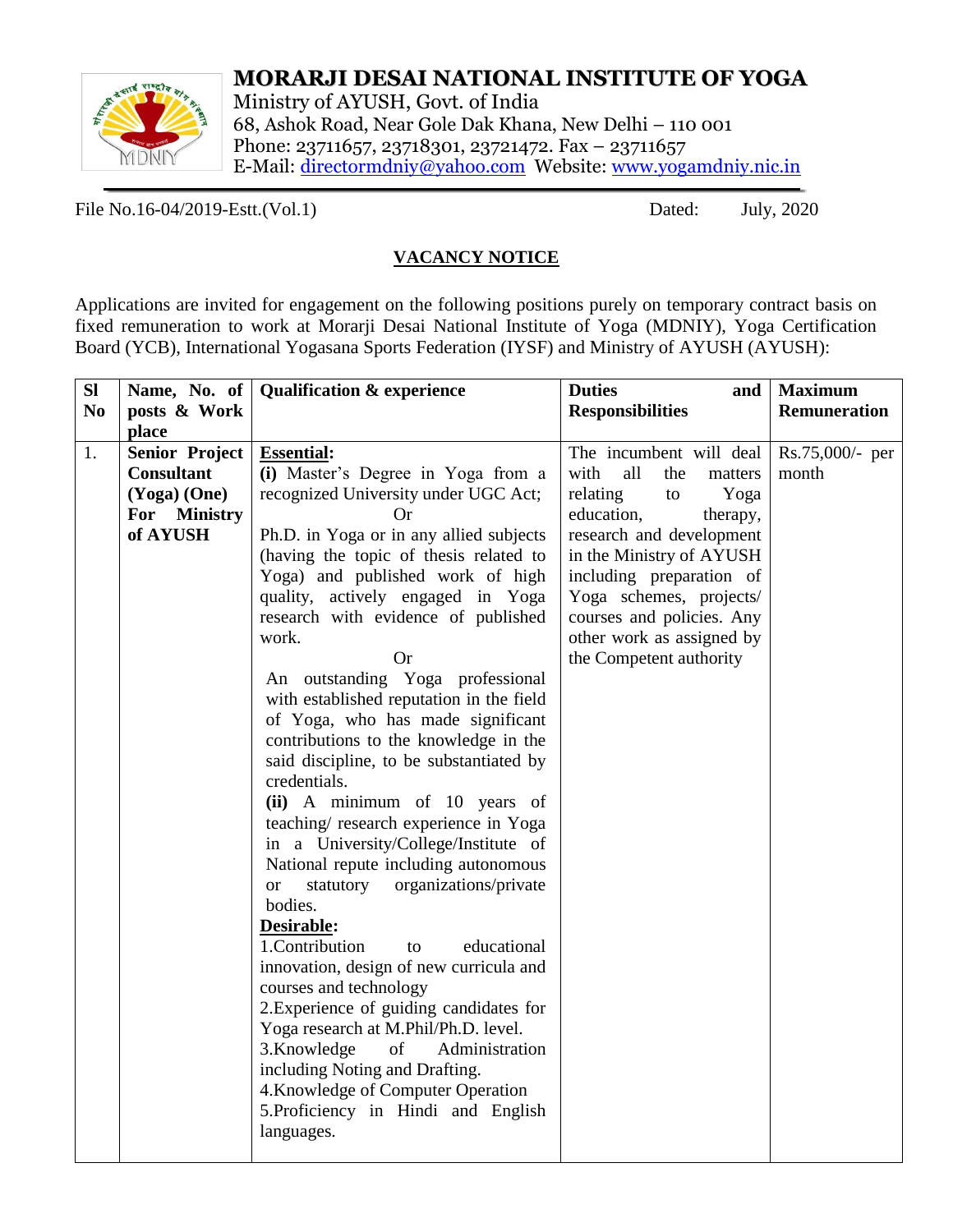| 2. | <b>Consultant</b>      | B.E. / B. Tech. / M.E. / M. Tech. in l.T. | Computer programming, Rs.75,000/- per |                   |  |
|----|------------------------|-------------------------------------------|---------------------------------------|-------------------|--|
|    | (TT)                   | / Computer Science / Computer Science     | security month<br>data-analysis,      |                   |  |
|    | (One)                  | & Engineering / Computer Science &        | analysis, web designing.              |                   |  |
|    |                        |                                           |                                       |                   |  |
|    | <b>For YCB</b>         | Technology with 3 years of job            | Computer<br>network                   |                   |  |
|    |                        | experience in related areas. Knowledge    | architect<br>and<br>System            |                   |  |
|    |                        | of PHP, Code ignitor, word press,         | analysis; other ancillary             |                   |  |
|    |                        | MySQL programming language.               | jobs including Computer               |                   |  |
|    |                        |                                           | Systems Software and any              |                   |  |
|    |                        |                                           | other related assignments.            |                   |  |
| 3. | <b>Project</b>         | <b>Essential:</b>                         | The incumbent will deal               | $Rs.75,000/-$ per |  |
|    | Coordinator            | A master degree in Yoga with              | with Preparation<br>and               | month             |  |
|    | (WHO-CC                | 55%<br>marks<br>from<br>minimum<br>a      | dissemination of consumer             |                   |  |
|    | <b>Traditional</b>     | recognized University under UGC Act       | information on use of                 |                   |  |
|    |                        |                                           |                                       |                   |  |
|    | <b>Medicine</b>        | with 10 (ten) years professional          | Yoga<br>and<br>standardized           |                   |  |
|    | Project)               | experience in Yoga teaching/research      | health promotion Yoga                 |                   |  |
|    | (One)                  | in any college/university/institute of    | modules for target groups;            |                   |  |
|    | <b>For MDNIY</b>       | repute.                                   | Organization of capacity              |                   |  |
|    |                        | <b>OR</b>                                 | building workshops and                |                   |  |
|    |                        | A master degree in any of the allied      | training programs; various            |                   |  |
|    |                        | subjects namely General Medicine,         | other activities concerning           |                   |  |
|    |                        | Public Health, Physiology,<br>Bio-        | the WHO like mYoga                    |                   |  |
|    |                        | chemistry, Ayurveda, Physiotherapy,       | App, different evidence               |                   |  |
|    |                        | Naturopathy, Occupational therapy         | based Yoga module etc;                |                   |  |
|    |                        | with a minimum of 55% marks from a        | Meta-analysis of Yoga                 |                   |  |
|    |                        | recognized University under Act of        | research<br>studies<br>for            |                   |  |
|    |                        |                                           |                                       |                   |  |
|    |                        | Parliament and 10 (ten) years             | documentation<br>and                  |                   |  |
|    |                        | professional experience with published    | promotion of evidence                 |                   |  |
|    |                        | research work related to Yoga or          | based uses of Yoga. Any               |                   |  |
|    |                        | working experience in any Yoga            | other work as assigned                |                   |  |
|    |                        | related project.                          | from time to time by the              |                   |  |
|    |                        | <b>OR</b>                                 | competent authority.                  |                   |  |
|    |                        | A BNYS degree of not less than 5          |                                       |                   |  |
|    |                        | years duration from a recognized          |                                       |                   |  |
|    |                        | university under UGC Act with 10          |                                       |                   |  |
|    |                        | years professional experience in Yoga     |                                       |                   |  |
|    |                        | teaching/research in any college/         |                                       |                   |  |
|    |                        | university/institute of repute.           |                                       |                   |  |
|    |                        | <b>OR</b>                                 |                                       |                   |  |
|    |                        | Ph.D. in Yoga or any of the allied        |                                       |                   |  |
|    |                        |                                           |                                       |                   |  |
|    |                        | Subjects with five years professional     |                                       |                   |  |
|    |                        | experience.                               |                                       |                   |  |
|    |                        | Desirable:                                |                                       |                   |  |
|    |                        | 1. Published research work related to     |                                       |                   |  |
|    |                        | Yoga in indexed journals.                 |                                       |                   |  |
|    |                        | 2. Working knowledge on Computer/         |                                       |                   |  |
|    |                        | Internet.                                 |                                       |                   |  |
|    |                        | Age: Preferably 40 years on the last      |                                       |                   |  |
|    |                        | date of applications.                     |                                       |                   |  |
| 4. | <b>Consultant</b>      | <b>Essential:</b>                         | The incumbent will deal               | $Rs.50,000/-$ per |  |
|    | (Naturopathy           | (i) A BNYS Degree from a recognized       | all<br>with<br>the<br>matters         | month.            |  |
|    | (One)                  | University under UGC Act.                 | relating to<br>Naturopathy            |                   |  |
|    | <b>Ministry</b><br>For | <b>OR</b>                                 | education,<br>therapy,                |                   |  |
|    | of AYUSH               | Naturopathy<br>outstanding<br>An          | research and development              |                   |  |
|    |                        |                                           |                                       |                   |  |
|    |                        | Professional<br>established<br>with       | in the Ministry of AYUSH              |                   |  |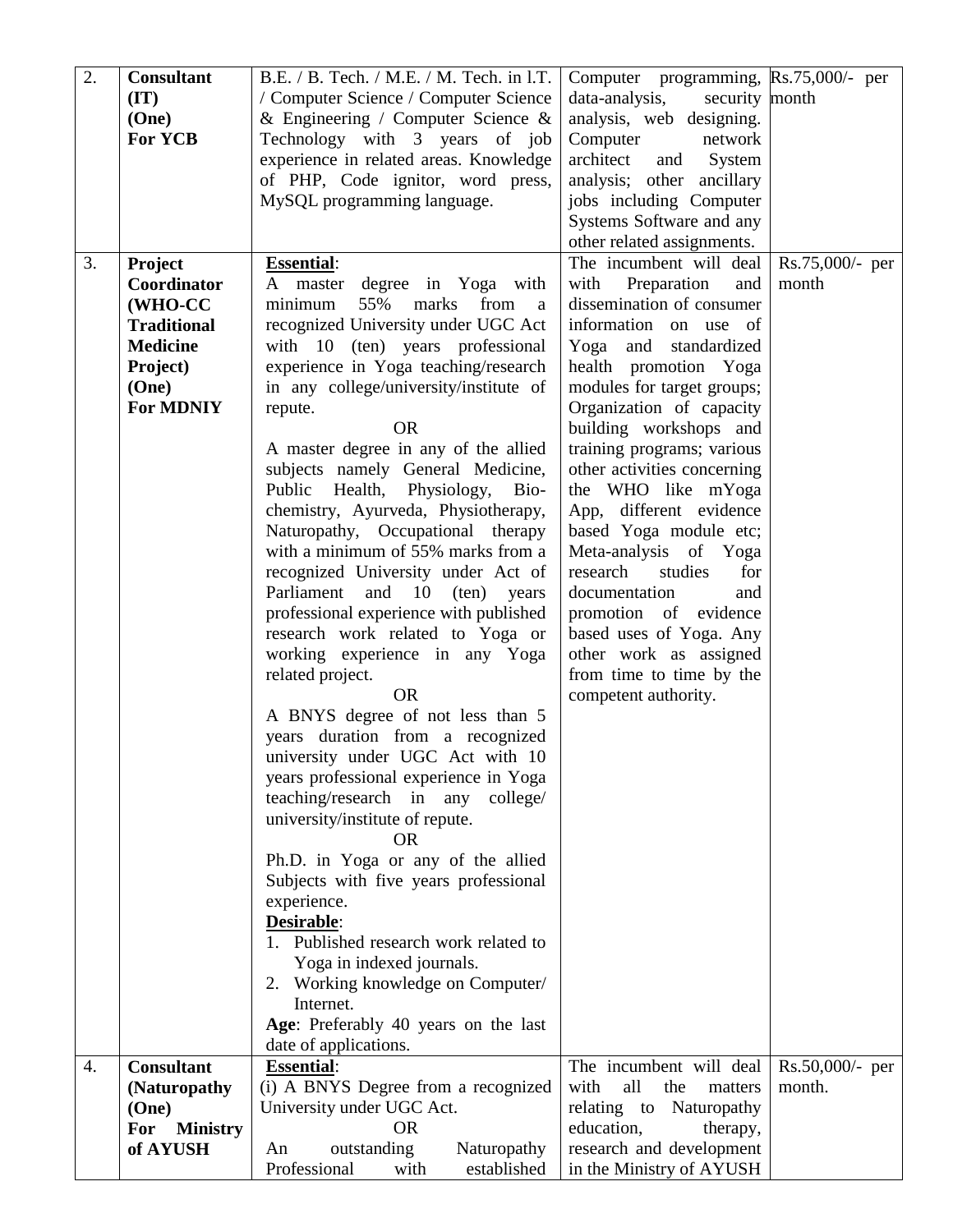| 5. | <b>Consultant</b><br>(Sports)<br>(One)<br><b>For IYSF</b> | reputation in Naturopathy, who has<br>made significant contribution to<br>the<br>knowledge in the said discipline, to be<br>substantiated by credentials;<br>(ii) A minimum 05 years of teaching/<br>research experience in Yoga and<br>Naturopathy in a University/ College/<br>Institute of National repute including<br>autonomous/ statutory organizations/<br>private bodies.<br>Desirable:<br>(i) Ph.D. in Naturopathy and published<br>work of high quality, actively engaged<br>in the field of Naturopathy research<br>with evidence of published work.<br>Contribution<br>educational<br>(ii)<br>to<br>innovation, design of new curricula and<br>courses, and technology.<br>(iii) Knowledge of Administration<br>including Noting and Drafting.<br>(iv) Knowledge of Computer Operation<br>(v) Proficiency in Hindi and English<br>languages.<br><b>Essential:</b><br>A Retired Technical Officer from<br>Sports Authority of India (SAI) not<br>below the level of Assistant Director.<br><b>OR</b><br>1. A Degree in any discipline from the<br>recognized University under UGC Act.<br>2. Diploma in Physical Education/<br>Sports from a recognized Institute.<br>3. Minimum 5 years Post Qualification<br>experience of working in comparative<br>Sports Sector.<br>Desirable:<br>1. Diploma in Yoga Education<br>Knowledge and experience of<br>2.<br>working in AYUSH sector.<br>Ability to work independently on<br>3.<br>computer for digital media.<br>4. Knowledge of working in a Sports<br>Federation. | including preparation of<br>Yoga schemes, projects/<br>courses and policies. Any<br>other work as assigned by<br>the Competent authority<br>To manage and administer<br>Yogasana<br>the<br>sports<br>activities of the Federation<br>and to make proposals in<br>this regard. Any other work<br>as assigned from time to<br>time by the competent<br>authority. | Rs.50,000/- per<br>month    |  |
|----|-----------------------------------------------------------|---------------------------------------------------------------------------------------------------------------------------------------------------------------------------------------------------------------------------------------------------------------------------------------------------------------------------------------------------------------------------------------------------------------------------------------------------------------------------------------------------------------------------------------------------------------------------------------------------------------------------------------------------------------------------------------------------------------------------------------------------------------------------------------------------------------------------------------------------------------------------------------------------------------------------------------------------------------------------------------------------------------------------------------------------------------------------------------------------------------------------------------------------------------------------------------------------------------------------------------------------------------------------------------------------------------------------------------------------------------------------------------------------------------------------------------------------------------------------------------------------------------------------------|-----------------------------------------------------------------------------------------------------------------------------------------------------------------------------------------------------------------------------------------------------------------------------------------------------------------------------------------------------------------|-----------------------------|--|
| 6. | <b>Consultant</b><br>(Yoga)<br>(Tw0)<br>For YCB           | <b>Essential:</b><br>A postgraduate degree in Yoga from a<br>recognized University under UGC Act<br>with 55% marks and Ph.D. degree in<br>Yoga on topic related to Yoga;<br><b>OR</b><br>A postgraduate from a recognized<br>University and Diploma in Yoga after<br>graduation of at least one year<br>duration from a recognized University                                                                                                                                                                                                                                                                                                                                                                                                                                                                                                                                                                                                                                                                                                                                                                                                                                                                                                                                                                                                                                                                                                                                                                                   | The incumbent shall help<br>the Board to solve issues,<br>value,<br>maximize<br>crate<br>growth<br>improve<br>and<br>efficiency<br>work<br>and<br>performance. He/She shall<br>use his/her expertise in<br>rendering objective advice<br>and expertise and help the<br>Board to develop any                                                                     | $Rs.50,000/-$ per<br>month. |  |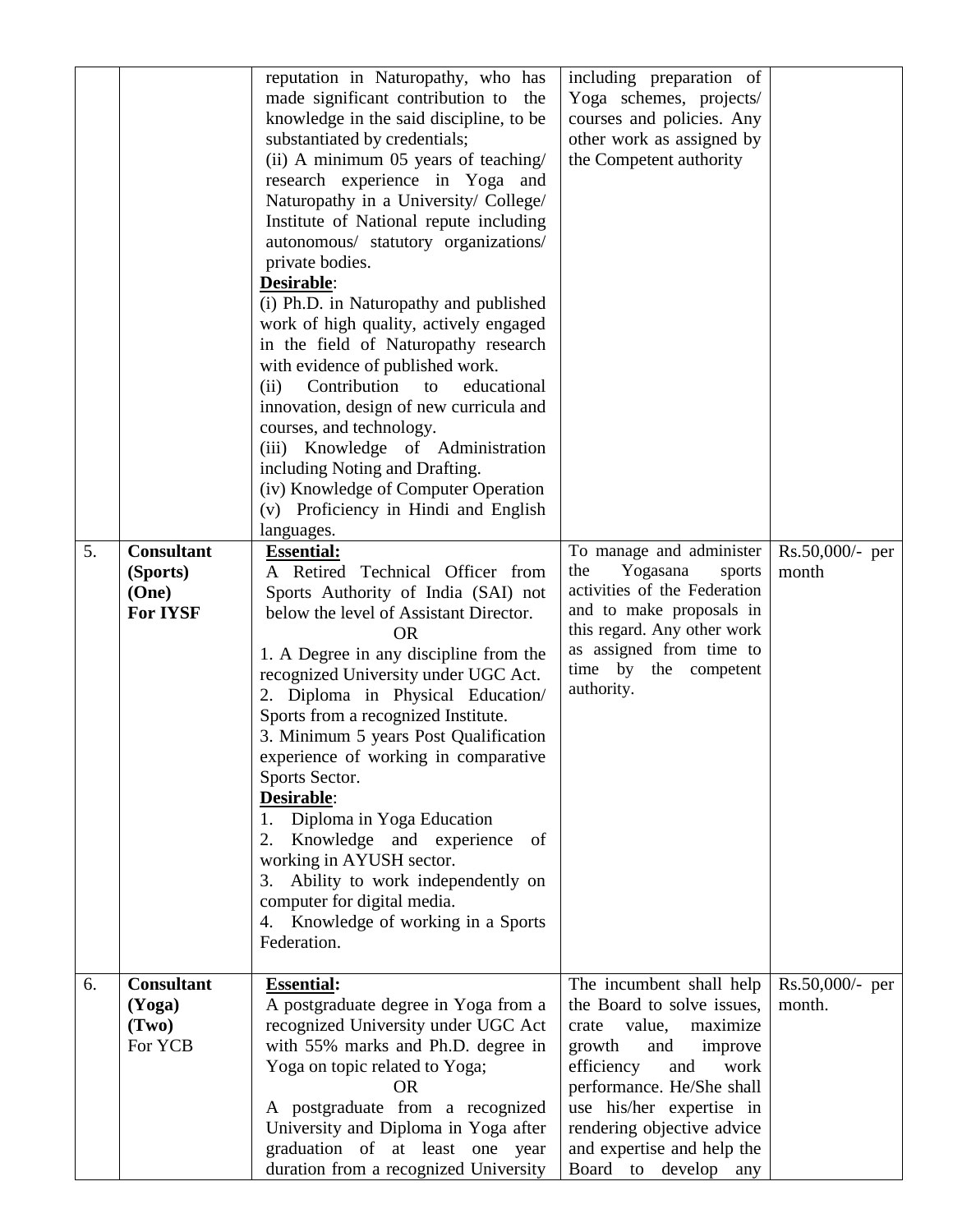|    |                                                                  | under UGC Act/Institute of repute<br>with 55% marks in both with 5 years'<br>teaching/research experience in Yoga<br>from a university or an institution of<br>repute;<br><b>OR</b><br>A Medical Graduate / A Physiotherapy<br>post graduate from a recognized<br>university established under UGC Act<br>with a minimum 55% marks and one<br>year diploma in Yoga after graduation<br>from a recognized university/institute<br>of repute with minimum 55% marks<br>with 5 years teaching research<br>experience<br>in<br>Yoga<br>in<br>a<br>University/college/ institute of repute.<br><b>OR</b><br><b>BNYS</b><br>graduation<br>from<br>A<br>a<br>recognized University under UGC Act<br>with a minimum 55% of marks and 5<br>years teaching/research experience in<br>Yoga.<br>Desirable:<br>1. Practical ability to perform Yogic<br>practices;<br>2. Capacity to build different Yoga<br>modules and examination papers;<br>Experience<br>3.<br>in<br>conducting<br>examinations, evaluations;<br>4. Working knowledge of Sanskrit,<br>English and Hindi;<br>5. Knowledge of computers;<br>and<br>publications of papers and books. | specialist skills in regard<br>accreditation<br>to<br>and<br>deciding various levels of<br>certification<br>and<br><i>its</i><br>curricula, setting up<br>of<br>question<br>of<br>paper<br>evaluation and the other<br>contribute<br>one<br>can<br>towards<br>implementation<br>aspects<br>of<br>holding<br>examinations. Any other<br>work as assigned by the<br>competent authority. |                                    |
|----|------------------------------------------------------------------|--------------------------------------------------------------------------------------------------------------------------------------------------------------------------------------------------------------------------------------------------------------------------------------------------------------------------------------------------------------------------------------------------------------------------------------------------------------------------------------------------------------------------------------------------------------------------------------------------------------------------------------------------------------------------------------------------------------------------------------------------------------------------------------------------------------------------------------------------------------------------------------------------------------------------------------------------------------------------------------------------------------------------------------------------------------------------------------------------------------------------------------------|----------------------------------------------------------------------------------------------------------------------------------------------------------------------------------------------------------------------------------------------------------------------------------------------------------------------------------------------------------------------------------------|------------------------------------|
| 7. | <b>Consultant</b><br>&<br>(Finance<br>Admin,<br>(One)<br>For YCB | A retired Government officer not<br>below the rank of Under Secretary<br>having<br>working<br>knowledge<br>of<br>Administration and Accounts/Finance.                                                                                                                                                                                                                                                                                                                                                                                                                                                                                                                                                                                                                                                                                                                                                                                                                                                                                                                                                                                      | Responsible<br>for<br>overall<br>admin.<br>Finance matters of the<br>Board. Any other work as<br>assigned by Competent<br>authority.                                                                                                                                                                                                                                                   | the $Rs.50,000/-$ per<br>and month |
| 8. | <b>Consultant</b><br>(Technical)<br>(One)<br>For MDNIY           | M.A.<br>(Mass<br>Communication/<br>1.<br>Journalism)<br>2. A minimum of 3 years of relevant<br>work experience.<br>3. Having good knowledge of Social<br>Media, Mobile App. and related fields.<br>4. Must have a good communication<br>skill and excellent logical abilities.                                                                                                                                                                                                                                                                                                                                                                                                                                                                                                                                                                                                                                                                                                                                                                                                                                                             | Responsible<br>for<br>the<br>maintenance and develop-<br>ment of mYoga App and<br>the trends in the technical<br>and modern media world.<br>To research and suggest<br>new mobile App products,<br>applications and protocols<br>and to analyze the App<br>user problems<br>and its<br>needs, etc.<br>Any other<br>work as assigned by the<br>Competent authority.                     | Rs.50,000/- per<br>month           |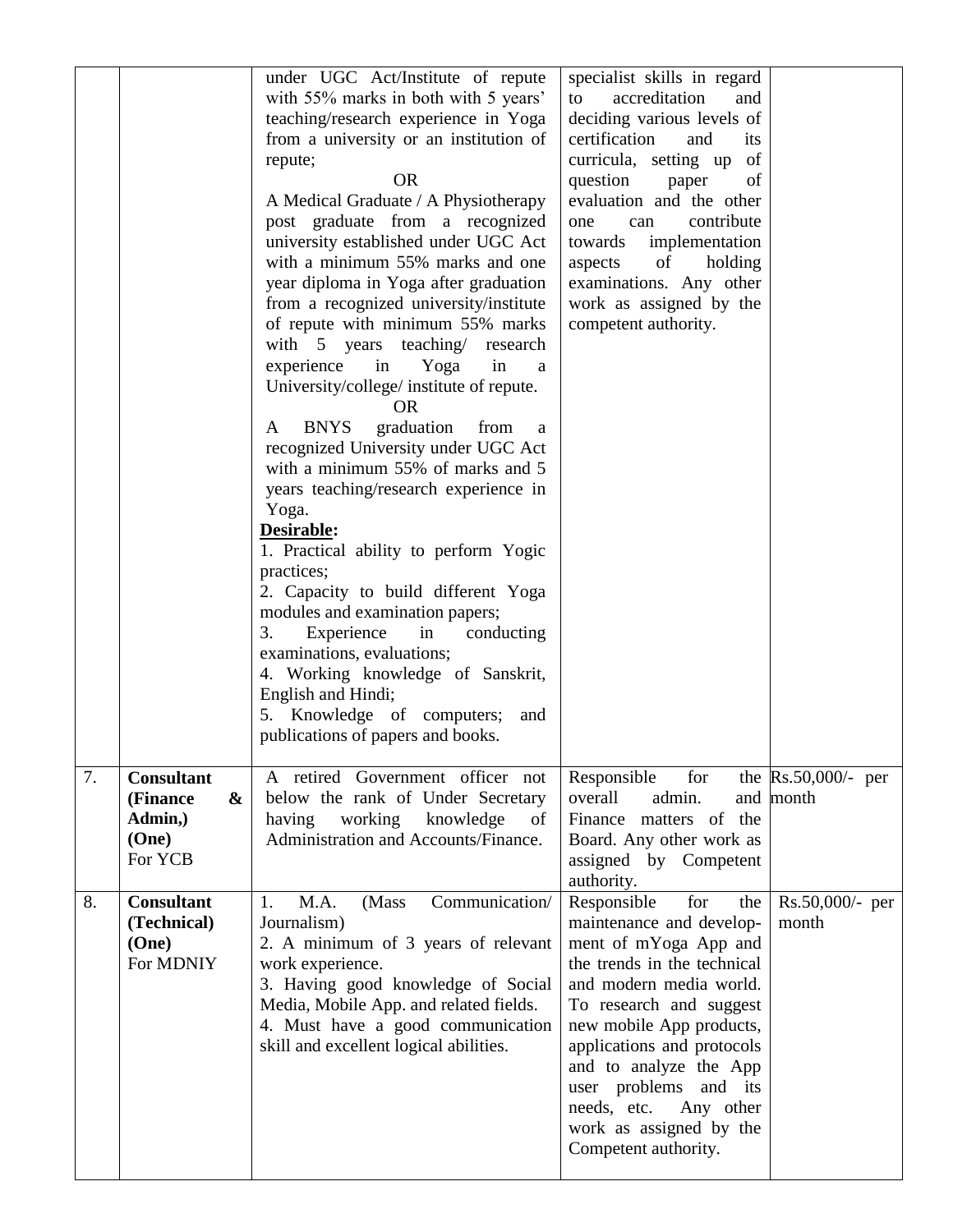| 9.  | <b>Assistant</b>    | A retired P.S./S.O. level officer or     | Responsible for all the $\text{Rs.}45,000/-$ per      |
|-----|---------------------|------------------------------------------|-------------------------------------------------------|
|     | <b>Consultant</b>   | above in any Govt. Department having     | Establishment matters of month.                       |
|     | (Estt.)             | experience in<br>dealing<br>with         | the Institute. Any other                              |
|     | (One)               | Establishment matters. Knowledge of      | work as assigned by the                               |
|     | For MDNIY           | Govt. Rules and Regulations              | Competent authority.                                  |
| 10. | <b>Assistant</b>    | A retired S.O. level officer or above in | Responsible for the issues $\mathbb{R}s.45,000/-$ per |
|     | <b>Consultant</b>   | Department<br>having<br>any Govt.        | relating to Administration month                      |
|     | (Extension          | experience in dealing<br>with            | the<br>and<br>extension                               |
|     | <b>Activities</b> ) | administrative matters.                  | activities of Yoga being                              |
|     | (One)               |                                          | carried out<br>by<br>the                              |
|     | <b>For MDNIY</b>    |                                          | Institute. Any other work                             |
|     |                     |                                          | assigned by<br>the<br>as                              |
|     |                     |                                          | Competent authority.                                  |
| 11. | <b>Assistant</b>    | A retired S.O. level officer or above in | Responsible for the office $\text{Rs.}45,000$ /- per  |
|     | <b>Consultant</b>   | Department<br>having<br>any Govt.        | of Director to work as month.                         |
|     | (Pers.Assistant)    | knowledge of stenography and may be      | P.A. to Director. Any                                 |
|     | (One)               | willing to work as P.A. to Director.     | other work as assigned by                             |
|     | <b>For MDNIY</b>    | Knowledge of Govt. Rules and             | the Competent authority                               |
|     |                     | Regulations.                             |                                                       |

## **NOTE:**

- 1. The engagement shall be purely on temporary contract basis on a fixed remuneration initially for a period of six months and is likely to be extendable on performance basis or until the project lasts. The applicant shall have no right to claim for regularization of his/her services under any circumstances.
- 2. The age should not be more than 64 years on the date of advertisement, in respect of retired Government servants.
- 3. The experience/age can be relaxed in case of otherwise suitable candidates found by the Selection Committee. The selected candidates will be required to join the assignment immediately at the place of posting.
- 4. The engagement shall be terminated by the competent authority at any time without assigning any reason therefor.
- 5. The retired Govt. servant engaged as Consultant shall continue to draw pension and Dearness Relief on pension during the period of his/her engagement as Consultant. The engagement as Consultant shall not be considered as a case of re-employment.
- 6. The candidate shall be entitled to avail 12 days of Leave in a Calendar year on *pro-rata* basis therefore he/she shall not draw any remuneration for the days of his/her absence in excess of 12 days in a calendar year. The un-availed leave in a calendar year can neither be carried forward to next calendar year nor be entitled for leave encashment.
- 7. The candidates shall be required to observe the normal office timings, as decided, and may also be called upon to attend the office on any holiday, in case of urgency.
- 8. The Income Tax or any other tax will be deducted at source as per Govt. instructions. Necessary TDS certificate will be issued.
- 9. The candidate will maintain absolute confidentiality and secrecy of the information handled by him/her. The secrecy and confidentiality are to be maintained even after the termination of engagement.
- 10. No one shall utilize or publish or disclose or part with, to a third party, any part of the data or statistics or proceedings or information collected for the purpose of this assignment or during the course of assignment, without the express written consent of the authorities.
- 11. The Consultant shall be bound to hand over the entire set of records of assignment before the expiry of the contract and before the final payment is released to him.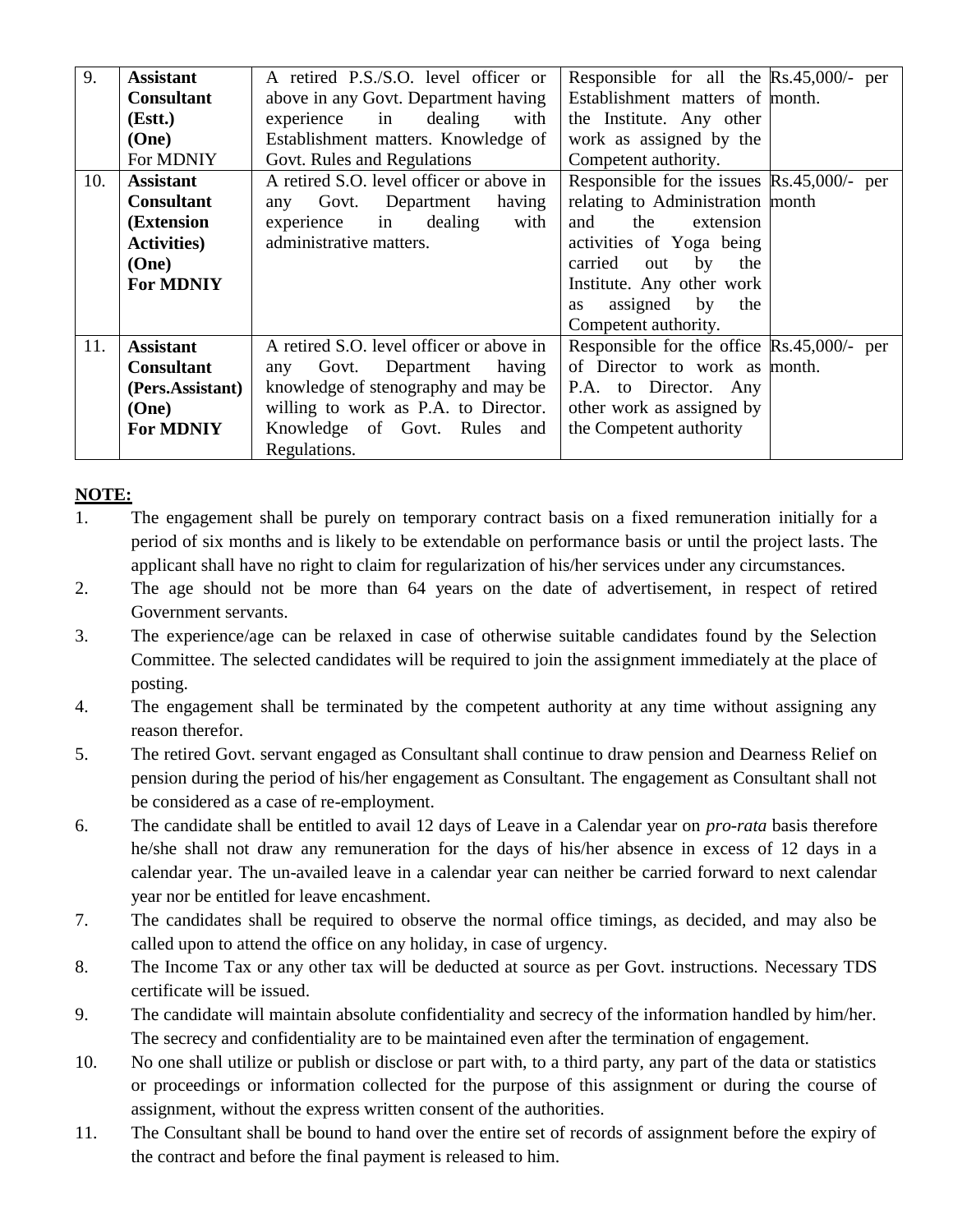- 12. **The Consultant would be required to sign a Non-disclosure Undertaking.**
- 13. No TA/DA will be paid for attending the interview.
- 14. The Institute shall reserve the right to not to fill up the post/s advertised without assigning any reasons.

**Interested candidates possessing the required qualifications, experience, etc. may send in their applications in the prescribed format, complete in all respect, with a set of photocopies of certificates of qualifications, experience etc. and two recent passport size photographs addressed to The Director, Morarji Desai National Institute of Yoga, 68, Ashok Road, New Delhi-110001** by hand/by post/by Email at **[mdniy@yahoo.co.in,](mailto:mdniy@yahoo.co.in) so as to reach the office of MDNIY within 15 days of publication of the advertisement in the daily Newspaper i.e. 10.08.2020.**

This issues with the approval of Director.

Administrative Officer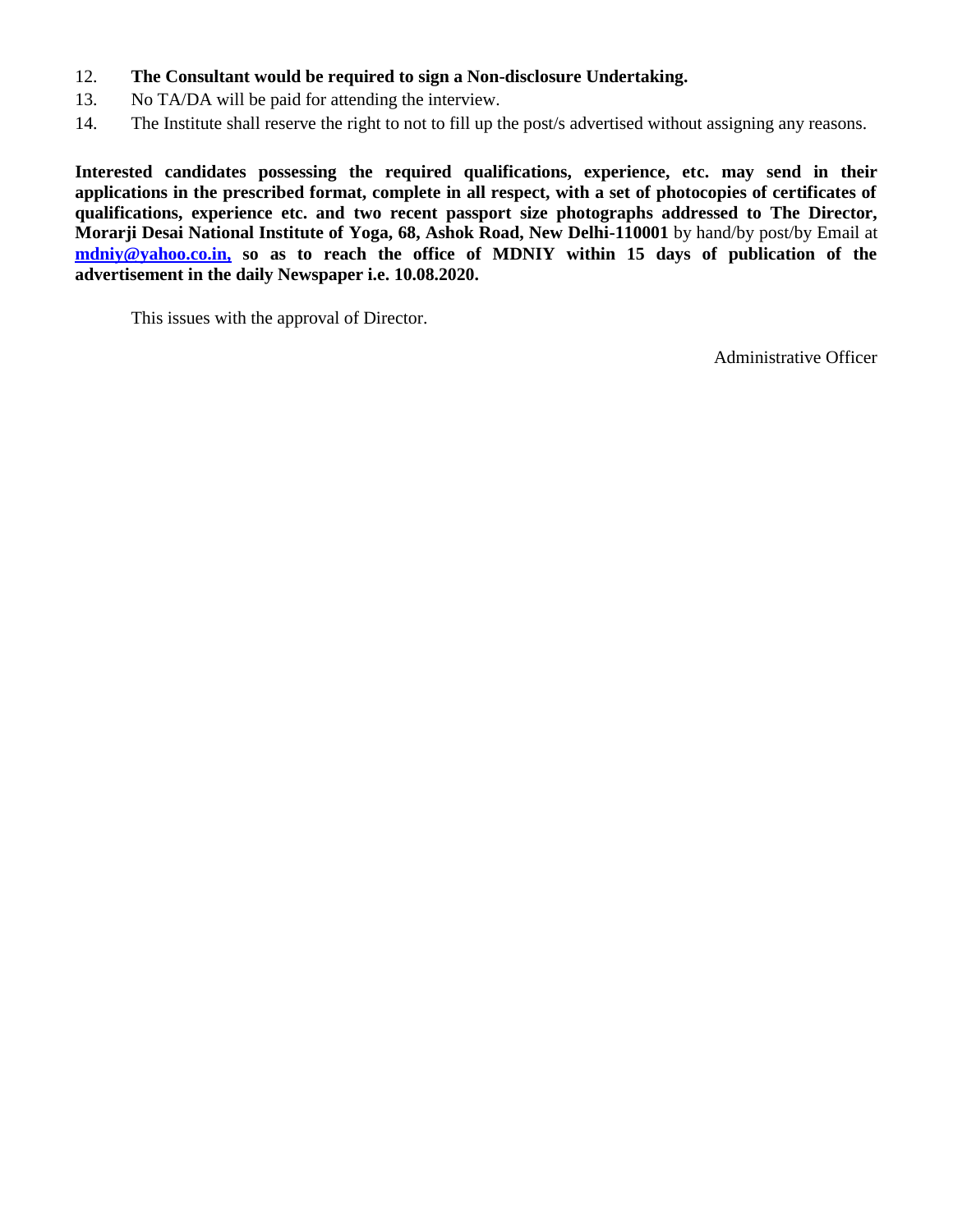### **MORARJI DESAI NATIONAL INSTITUTE OF YOGA 68, ASHOKA ROAD, NEW DELHI-110001**

|                                                    |                      | (ON PURELY TEMPORARY CONTRACT BASIS)                                                                                |
|----------------------------------------------------|----------------------|---------------------------------------------------------------------------------------------------------------------|
|                                                    |                      |                                                                                                                     |
| <b>Name of the Candidate</b><br>(In Block Letters) |                      | <u> 1989 - Johann John Stone, mars eta biztanleria (h. 1989).</u>                                                   |
| Father's/Husband's Name                            | $\ddot{\cdot}$       |                                                                                                                     |
| Date of Birth/Age                                  | $\ddot{\phantom{a}}$ |                                                                                                                     |
| Category                                           | $\ddot{\phantom{a}}$ | General/SC/ST/OBC Any other: __________________                                                                     |
| <b>Sex/Marital Status</b>                          | $\ddot{\phantom{a}}$ | Sex: Male/Female Status: Married/Unmarried                                                                          |
| <b>Address (Permanent)</b>                         | $\ddot{\cdot}$       | <u> 1989 - Johann John Stoff, deutscher Stoffen und der Stoffen und der Stoffen und der Stoffen und der Stoffen</u> |
|                                                    |                      |                                                                                                                     |
|                                                    |                      |                                                                                                                     |
| <b>Address (Correspondence)</b>                    |                      | <u> 1999 - Johann John Stone, mars eta biztanleria (h. 1989).</u>                                                   |
|                                                    |                      |                                                                                                                     |
|                                                    |                      |                                                                                                                     |
| <b>Contact Numbers</b>                             |                      | Mobile: Land Line:                                                                                                  |
| <b>Email</b>                                       |                      |                                                                                                                     |

## **EDUCATIONAL QUALIFICATION:**

| <b>Exam passed</b> | University/Board | <b>Year of Passing</b> | % of marks obtained |
|--------------------|------------------|------------------------|---------------------|
|                    |                  |                        |                     |
|                    |                  |                        |                     |
|                    |                  |                        |                     |
|                    |                  |                        |                     |
|                    |                  |                        |                     |
|                    |                  |                        |                     |
|                    |                  |                        |                     |
|                    |                  |                        |                     |
|                    |                  |                        |                     |
|                    |                  |                        |                     |